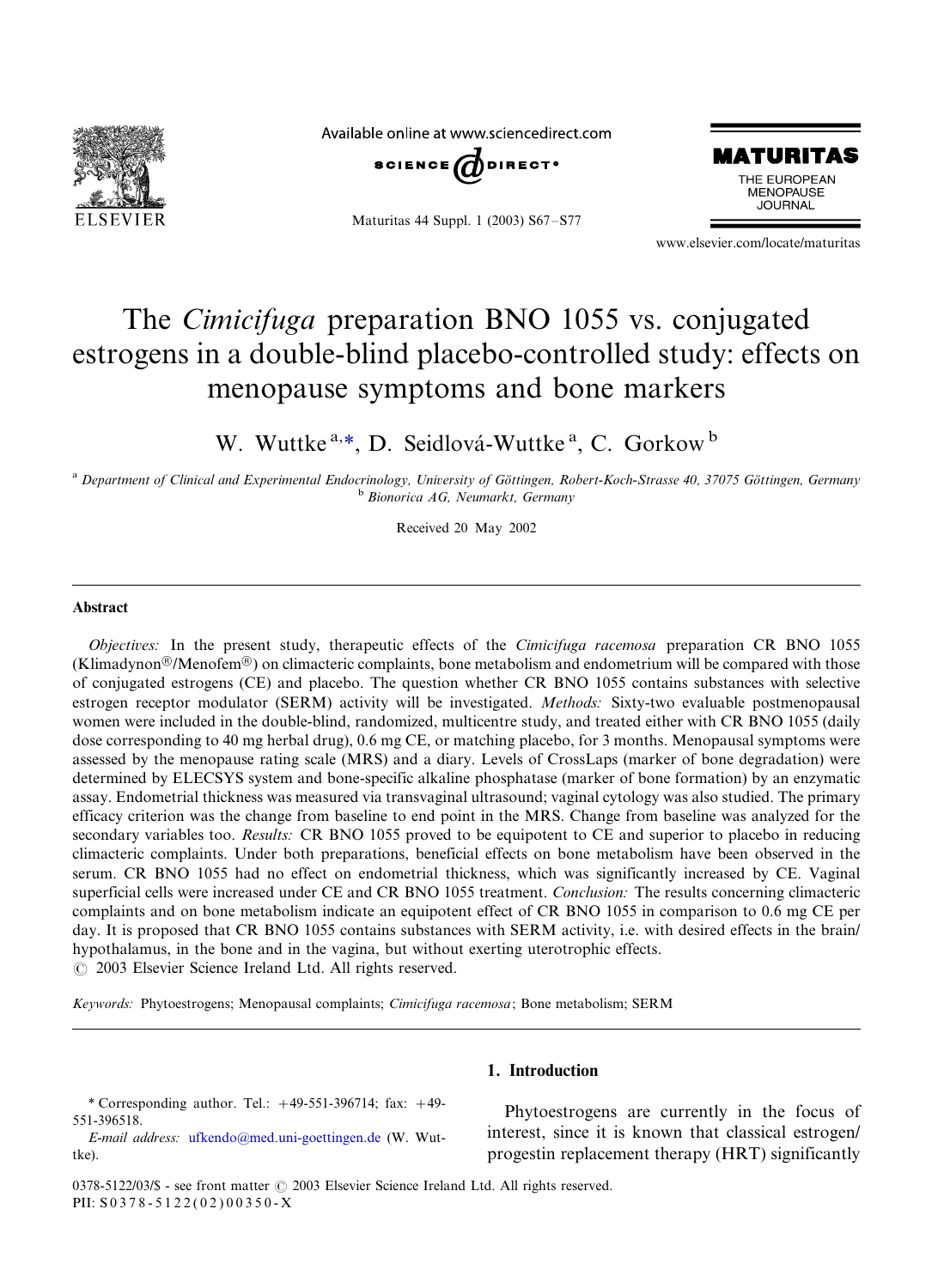increases the risk of mammary cancer  $[1-3]$  $[1-3]$ . Recently, the American National Institute of Health stopped a clinical trial with HRT in healthy postmenopausal women due to an increased risk of invasive breast cancer and an increase of cardiovascular risks including venous thrombosis. These risks outweigh any benefits of HRT [\[3\].](#page-9-0) An estrogen replacement therapy also increases the risk of endometrial cancer  $[4]$ , which is reduced by additional progestin administration [\[5\].](#page-9-0) The strong belief that HRT will reduce the risk for cardiovascular diseases [\[6,7\]](#page-9-0) has been challenged by the finding of increased fatal heart attacks in women with pre-existing arteriosclerosis [\[8,9\].](#page-9-0) Experimental and clinical investigations about the effects of phytoestrogens on the cardiovascular system show inconsistent results [\[10,11\].](#page-9-0) As a consequence, the compliance of classical hormone therapies decreases and many patients look for alternatives. General and industrial interest on the effects of phytoestrogens have been focussed on soy- or redclover-derived isoflavones and on extracts of black cohosh (Cimicifuga racemosa or CR).

In postmenopausal women,  $17\beta$ -estradiol (E<sub>2</sub>) and conjugated estrogens (CE) have a desired antiosteoporotic effect. Under HRT, bone mineral density (BMD) can be maintained, almost stable, as long as women practice HRT [\[12\].](#page-9-0) Osteoprotective effects of CR extracts are supposed, but not yet proved.

The vagina of postmenopausal women suffers often from ascending infections because the estrogen-enforced acid milieu is missing. Furthermore, vaginal dryness often impairs sexual desires within partnerships [\[13\]](#page-9-0).

A serious side effect of the progestin-unopposed estrogen treatment is the stimulation of the endometrium, which leads to an increased risk of endometrial cancer [\[4\]](#page-9-0). Progestin application opposes this effect [\[5\]](#page-9-0), but often leads to uterine bleedings. Thus, the compliance of patients for HRT decreases. Experiments in rodents as well as clinical studies in postmenopausal women demonstrated that CR extracts do not have uterotrophic effects [\[14,15\]](#page-9-0), which was the basis for the assumption that they do not contain estrogenic compounds [\[16\].](#page-9-0) Yet, in ovariectomized rats, the aqueous/ethanolic extract BNO 1055 exerted estrogenic effects in the hypothalamus, in the bone and in the vagina (Wuttke et al., and Seidlová-Wuttke et al., this volume). With the increasing knowledge of the organ-selective action of selective estrogen receptor modulators (SERMs) [\[17\]](#page-9-0), it seems necessary to re-evaluate possible estrogenic actions of CR extracts also in postmenopausal women.

The synthetic SERM raloxifene was shown not to have uterine effects, but to exert estrogenic effects in bones and on lipid metabolism [\[18\].](#page-9-0) The question arises, whether CR BNO 1055 contains substances exerting SERM activity, i.e. no undesired effects in the uterus, but desired effects on the GnRH pulse generator, on the bones and in the vagina.

The aim of this study was to examine, whether CR BNO 1055 (Klimadynon®/Menofem®), in comparison to a standard hormone therapy and placebo, improves climacteric complaints and has positive estrogenic effects in the vagina and on bone metabolism, without showing uterotrophic activity.

#### 2. Materials and methods

#### 2.1. Study design

This double-blind, randomized, placebo- and CE-controlled multicentre study, in parallel groups, was conducted in accordance with the good clinical practice (GCP) guidelines [\[19\]](#page-9-0), the declaration of Helsinki [\[20\]](#page-9-0) and the regulations of independent ethics commissions. Quality was assured by monitoring according to standard operating procedures (SOPs) and by independent audits (one in-house audit at Sponsor and CRO, three out-side audits).

To guarantee the balance of three different treatments per trial centre, patients were randomized to treatments using a randomly permuted block design [\[21\].](#page-9-0)

Data were collected at week 0 (baseline) and at weeks 4, 8 and 12 under treatment. Data management was conducted according to GCP guidelines.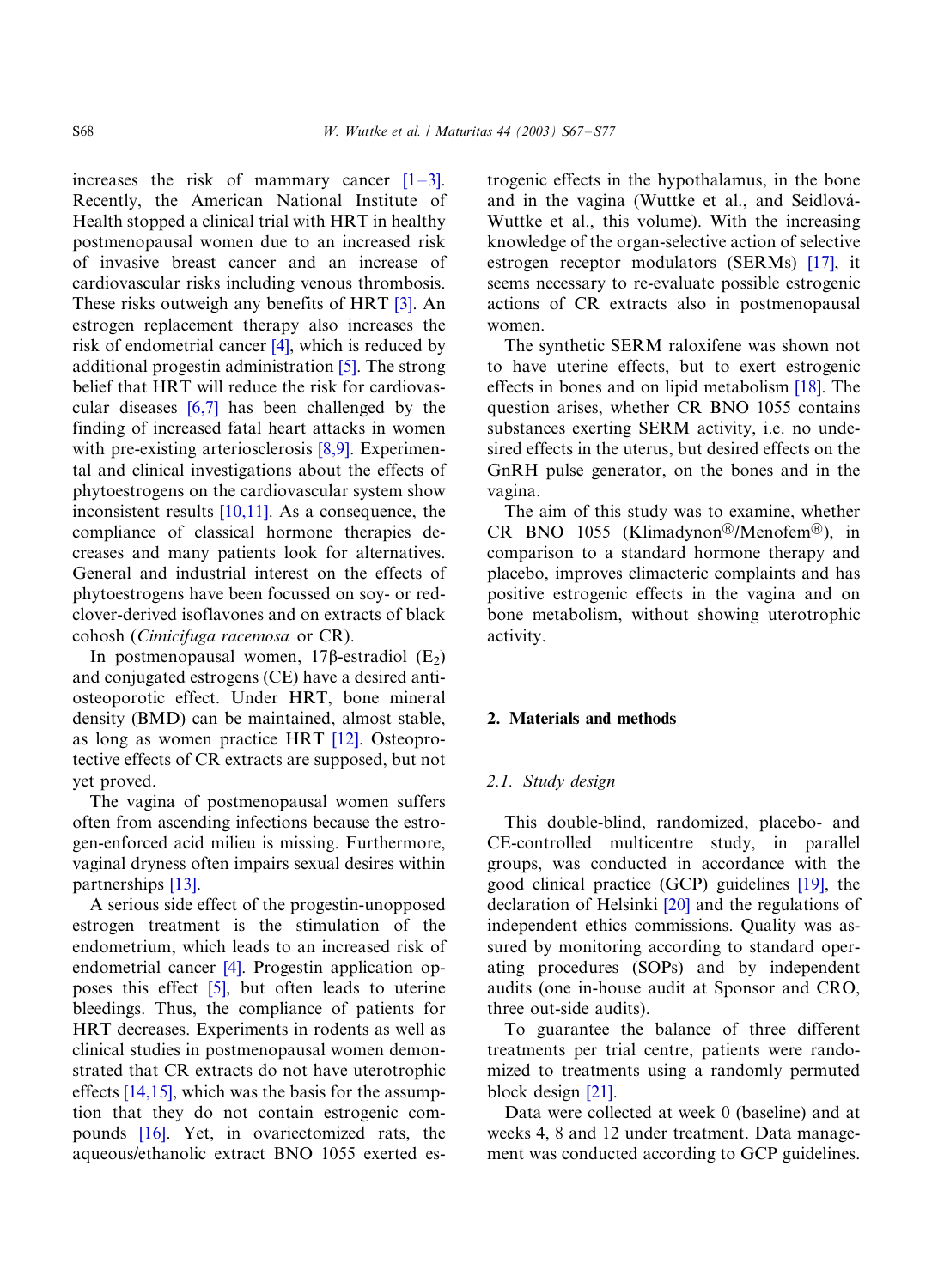# 2.2. Inclusion criteria

Patients meeting the following inclusion criteria were eligible for enrollment:

Postmenopausal women, 40–60 years of age, body mass index  $(BMI) < 30$ , last menstrual bleeding at least 6 months ago, i.e. perimenopausal women with postmenopausal hormone values  $(17\beta\text{-estradiol} \leq 40 \text{ pg/ml}, \text{FSH} \geq 25$ mU/ml) at all visits, at least three hot flushes per day (as documented in a diary), menopause rating scale (MRS)  $[22]$  items 1–6, sum of scores  $\geq$  1.7 at visits 1 and 2, MRS item 1 (hot flushes)  $\geq$  0.3 at visits 1 and 2.

Initially, a total of 97 patients were randomized (intention to treat  $= ITT$ -collective). Two patients dropped out prematurely, due to the withdrawal of informed consent after baseline. Post-baseline values for these two women did not exist.

The ITT analyses did not reveal significant differences between the treatment groups. In the course of the study, some patients had

- $-$  masked ovulatory or unovulatory cycles ( $E_2$ levels  $> 50$  pg/ml, FSH levels  $< 25$  mU/ml, or LH levels  $<$  12 mU/ml) and
- relevant estrogen production in the fatty tissue  $(BMI > 30 \text{ kg/m}^2)$ .

Therefore, 33 perimenopausal patients were excluded from the statistical analysis of the ITT collective. These patients were defined as protocol violators, who could interfere with the results, e.g. could show false-positive results.

Despite the exclusion of 33 patients, the allocation of the true postmenopausal women to the treatments was well balanced (CR BNO 1055:  $n =$ 20; CE:  $n = 22$ ; placebo:  $n = 20$ ). Hence, the protocol correct collective consisted of  $n=62$ patients. At the start of the treatment, patient characteristics concerning age, height, weight, intensity of climacteric symptoms, etc. were comparable in all treatment groups. An analysis of pillcount data demonstrated a high level of compliance in all the three treatment groups.

After receiving a written and verbal information about type, purpose, risks, benefits, duration of the study and information about alternative therapies, all included patients had to sign a written informed consent prior to any studyrelated measurements.

# 2.3. Study drugs

All three trial medications (CR BNO 1055 (Klimadynon®/Menofem®), corresponding to 40 mg herbal drug per day; CE, 0.6 mg per day; placebo) consisted of hard gelatin capsules with magnesium stearate and lactose as bulk excipients.

One group received a preparation of dried aqueous/ethanolic (58%, v/v) extract of the rhizome of Cimicifunga racemosa (CR BNO 1055). Each capsule (Batch No. 805005) contained extract corresponding to 20 mg herbal drug in the form of one film-coated tablet of Klimadynon $\mathcal{D}/\mathcal{E}$ Menofem $\mathcal{B}$  (grinded). The daily dose was two capsules.

One group received a daily dose of two capsules with 0.3 mg CE per capsule. Each capsule (Batch No. 71011210) consisted of one Oestrofeminal<sup>®</sup> capsule (content per capsule: oestron 75–85%, equilin 6–15%, equilenin up to 4%, 17 $\alpha$ -estradiol,  $17\alpha$ -dihydro-equilin,  $17\alpha$ -dihydro-equilenin  $2-8\%$ ) of Heinrich Mack Nachf., Germany. One group received matching placebo capsules (Batch No. 805001). The daily dose was two capsules.

After the run-in-period of 2 weeks, patients started with study medication on day 0 (visit 2, baseline). For this purpose, eligible patients were randomized and provided with study medication. Appropriately packed and labeled individual containers with 70 capsules were disposed at visit 2 (for weeks  $1-4$ ), visit 3 (for weeks  $5-8$ ), and at visit 4 (for weeks  $9-12$ ).

All three preparations were identical in appearance. The study medications were produced according to the standards of good manufacturing practice (GMP). Certificates of analysis before and during the study and descriptions of the investigational products were filed with the study documentation.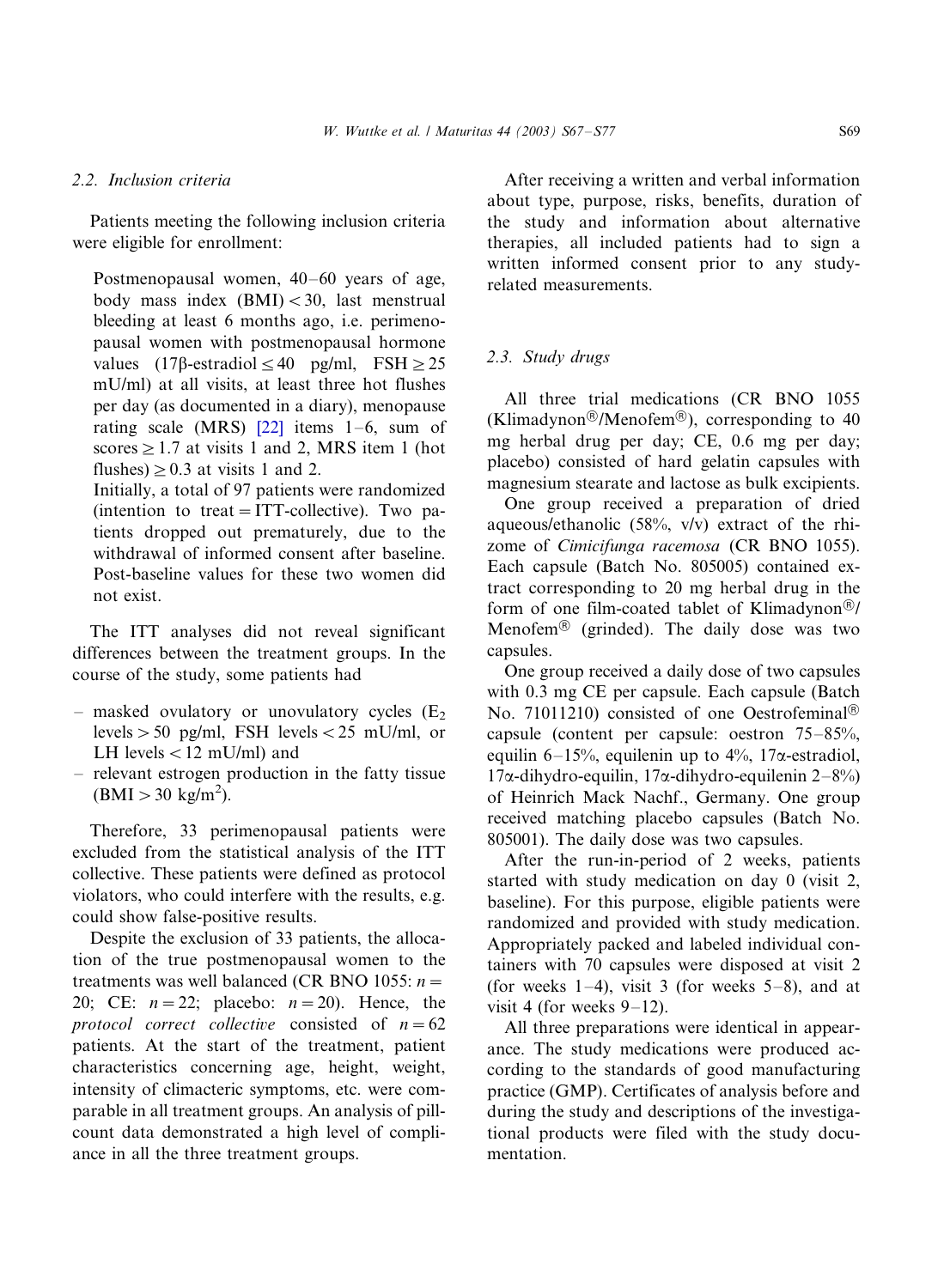# 2.4. Efficacy/tolerability

MRS [\[22\]](#page-9-0) was chosen as the primary efficacy criterion. The questionnaire (Fig. 1) was filled in by the patients at baseline (week 0) and after 4, 8, and 12 weeks.

According to a factor analytical study [\[23\]](#page-9-0), MRS items are not independent and can be combined. It was demonstrated that the MRS items loaded on three main factors. For further statistical analyses of the present study, we adopted a three-factorial solution as a linear combination of MRS items. In this three-factorial system, the MRS items  $1-3$  (hot flushes/sweating, heart complaints, sleep disorders) load on factor 1 "hot flushes". The items  $4-6$  (depressive moods, nervousness/irritability, impaired performance/ memory) load on factor 2 "psyche". The items 7-/10 (disorders of sexuality, urinary symptoms, vaginal dryness, joint and muscle symptoms) load on factor 3 ''atrophy''.

During the run-in-period of 2 weeks and during the entire study, patients had to fill out a diary concerning daily number of hot flushes, the occurrence (intensity, duration) of vaginal bleeding episodes and sleep disturbances (frequency of awaking per night, nights waking up early, nights with problem to fall asleep).

At week 0 (baseline) and after 4, 8, and 12 weeks, blood samples were collected for routine safety laboratory parameters and for determination of LH, FSH, estradiol and progesterone. Additionally, the levels of CrossLaps (marker for bone degradation) were determined by immunoassays (Hormones and CrossLaps were measured with the ELECSYS System, Roche-Diagnostics, Mannheim) and the levels of bone-specific alkaline phosphatase (marker for bone formation) by an enzymatic assay (Hitachi/Roche-Diagnostics, Mannheim).

At baseline (week 0) and after 12 weeks, all patients had a gynecological investigation, which included transvaginal ultrasound for determination of the endometrial thickness and vaginal smear [\[24\]](#page-9-0) to determine the maturity index of vaginal epithelium, i.e. estrogenic activity of the study medications.

# **Menopause Rating Scale**

### Explanation of the menopausal symptoms

- 1. Ascending feeling of heat, outbreaks of sweating (frequency, severity)
- 2. Palpitations, racing heart, galloping heart, feeling of being stifled
- 3. Difficulty falling asleep, difficulty staying asleep, waking up too early
- 4. Despondency, sadness, weepiness, lack of drive, modd swings
- 5. Nervousness, inner tension, aggressiveness
- 6. Physical and mental fatigue, difficulty concentrating, forgetfulness
- 7. Decrease in sexual desire, sexual activity and satisfaction
- 8. Complaints on urination, frequenture to urinate, involuntary urination
- 9. Feeling of dryness in the vagina, difficulties with sexual intercourse
- 10. Pain mainly in the finger joints, rheumatic-like pains, tingling

#### Please answer all ten questions by crossing the vertical line as in the example below!

|                          |      |           | <b>Complaints</b> |            |                   |
|--------------------------|------|-----------|-------------------|------------|-------------------|
|                          | none | mild      | moderate          | severe     | very severe       |
|                          | 0.1  | 0.2<br>03 | 0.5<br>0.4        | 0.6<br>0.7 | 0.9<br>1.0<br>0.8 |
| Flushes, sweating<br>. . |      |           |                   |            |                   |
|                          |      |           |                   |            |                   |

Fig. 1. MRS questionnaire [\[22\]](#page-9-0).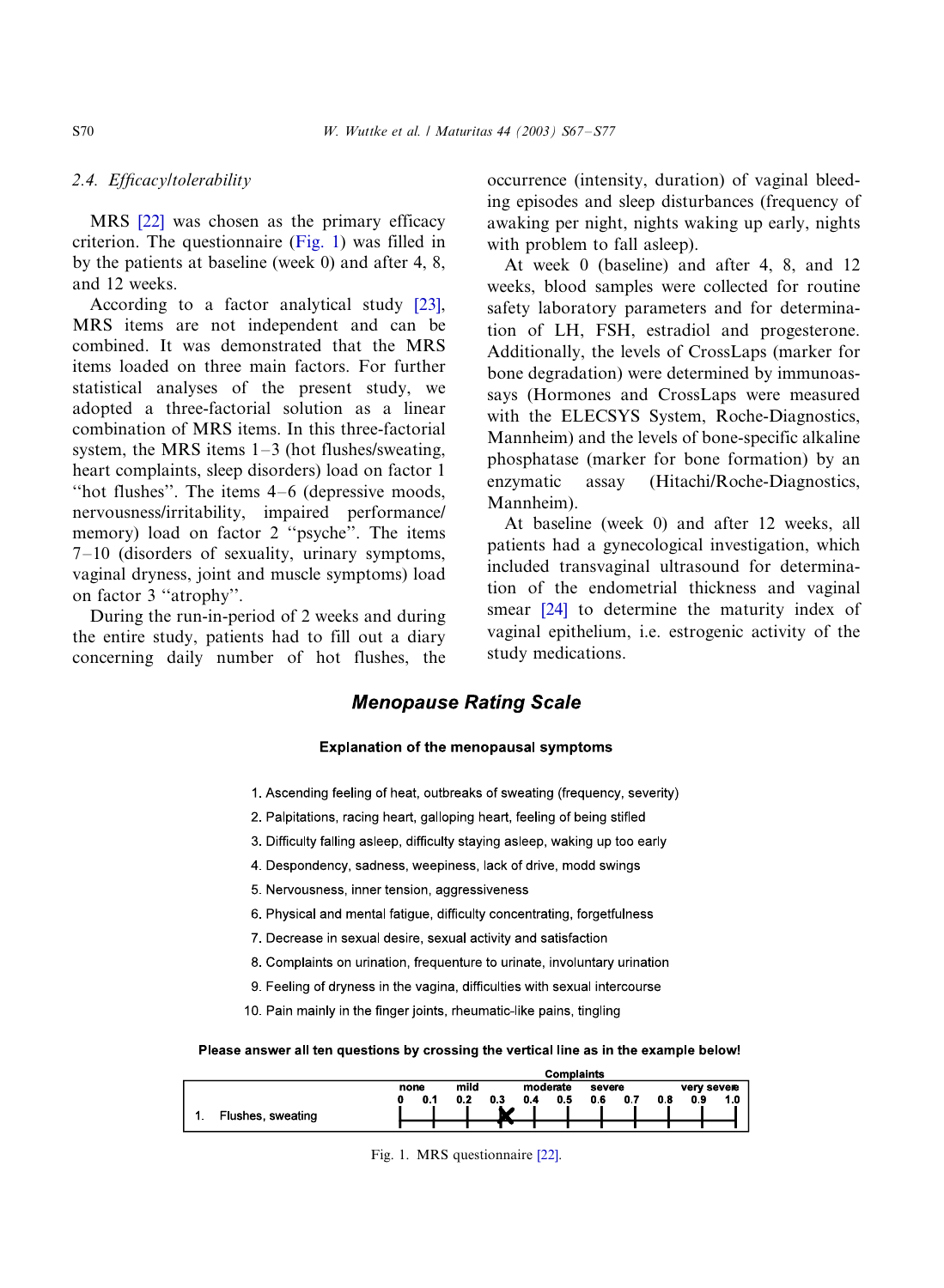At all visits, patients were asked about the occurrence of adverse events (type, severity, duration) and about new medications or changes of pre-existing concomitant medications.

# 2.5. Statistical analyses

The primary efficacy criterion was the change from baseline to end point after 12 weeks of treatment in MRS (items  $1-10$ ).

Secondary variables were also analyzed, with respect to the change from baseline to end point, after 12 weeks of treatment. The occurrence of serious and non-serious events and the results of the vaginal cytology were presented as listings or change of proportional cell counts, respectively.

For each variable, multiple comparisons of the treatment groups were performed by analysis of covariance. Thereby, point estimators for the baseline and center-adjusted mean values as well as the confidence intervals and P-values were calculated. Statistical analyses were accomplished with SAS.



#### **Endometrial Thickness**

Fig. 2. Endometrial thickness was significantly increased by the CE, but not by C. racemosa BNO 1055. Shown are the mean differences to placebo after 12 weeks with the 95% confidence intervals (CI). The lacking overlap of CI with upper value of placebo-treated controls indicates that the effects of the CE were statistically significant.

# 3. Results

Fig. 2 details the behaviour of endometrial thickness from a pre-treatment baseline until the end of the treatment in the three groups of patients. Under placebo, the median endometrial thickness remained unchanged over the treatment period. Fig. 2 shows the mean differences to placebo after the 12-week treatment with the 95% confidence intervals. Under CR BNO 1055, the median endometrial thickness remained unchanged. The median increase under CE was more than 1 mm which was statistically significant in comparison to placebo. The CE had also a significant effect on the amount of superficial cells in the vaginal smear. Vaginal superficial cells were also slightly stimulated by Klimadynon $\mathbb{B}$ , while their number was decreased in the placebo group (Fig. 3).

Analysis of the total scores over all 10 MRS items showed that CR BNO 1055 (Klimadynon<sup>®</sup>/ Menofem<sup>®</sup>) was as effective as CE in reducing climacteric complaints, when compared with the placebo group ([Fig. 4\)](#page-5-0). In [Fig. 4](#page-5-0) and all the following figures, changes from baseline values are displayed as mean values for all patients of the protocol correct collective. Increases or decreases from baseline values during treatment are displayed above or below zero, respectively. They are given in the appropriate dimension. [Fig. 5](#page-6-0) shows the effects of the treatment on the three factors. In comparison to placebo, the MRS items, which



Fig. 3. In contrast to placebo, under C. racemosa BNO 1055, a slight increase of superficial cells was observed and this effect approached significance. CE significantly increased the number of superficial cells.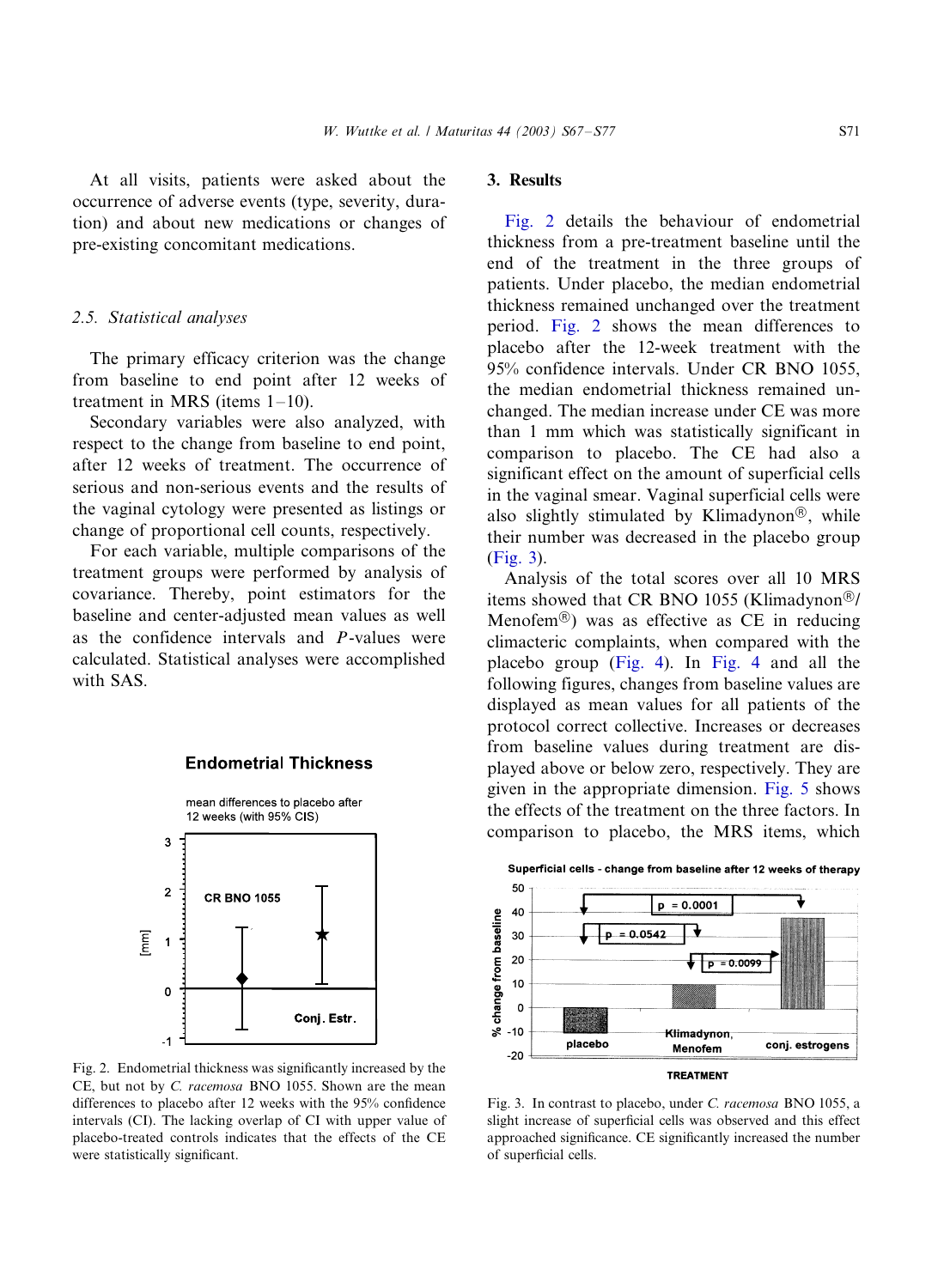#### <span id="page-5-0"></span>**Menopause Rating scale (MRS): Items 1-10**



Means adjusted for baseline and center differences +/- SEM

Fig. 4. Evaluation of MRS (i.e. items  $1-10$ ) demonstrates an obvious placebo effect over the 12-week treatment period, which was outmatched by CR BNO 1055 (daily dose; corresponding to 40 mg herbal drug) and CE. These effects approached significance.

load on factor 1 "hot flushes" (MRS items 1–3) were significantly reduced by the CE. CR BNO 1055 showed a marked difference to placebo, without reaching the level of significance. Similarly, the climacteric complaints loading on factor 2 ''psyche'' (MRS items 4-/6) were distinctly improved by CR BNO 1055. The effect of the CE was less obvious. The analysis of the factor 3 "atrophy" (MRS items  $7-10$ ) revealed a significant decrease under CR BNO 1055 whereas the difference under CE, in comparison to placebo, did not reach the level of significance.

From the evaluation of the diary, positive effects on the frequency of waking up during the night at week 12 and waking up early, at weeks 8 and 12 have been observed under treatment with CR BNO 1055, in comparison to placebo (data not shown).

Analyses of markers of bone metabolism in the serum of postmenopausal women indicated that CR BNO 1055 and CE had comparable beneficial effects. CrossLaps are the metabolic products of bone-specific collagen-1 $\alpha$ 1 and therefore generally

accepted as markers of bone degradation. They increased in the placebo group, decreased under CR BNO and decreased under CE at week 12 [\(Fig.](#page-7-0) [6\)](#page-7-0). This indicates decreased activity of the osteoclast cells, which are responsible for bone degradation.

The metabolic marker for bone formation, bone-specific alkaline phosphatase, remained unchanged in the placebo group, significantly increased under CR BNO 1055 at week 12, and remained unchanged under CE ([Fig. 7\)](#page-7-0). This indicates an increased activity of the osteoblast cells, which are responsible for bone formation, under C. racemosa BNO 1055.

CR BNO 1055 seems to increase osteoblast activity, while it slightly decreases osteoclast activity. This is demonstrated by an index, which describes the effects on bone turnover. The index, log (bone alkaline phosphatase: CrossLaps), showed significant increases for CR BNO 1055 and CE in comparison to placebo [\(Fig. 8](#page-8-0)).

CR BNO 1055 and CE tended to increase triglycerides. None of the other evaluated routine safety parameters showed clinically relevant changes, which could be interpreted as systematic treatment effects. The incidence of non-serious adverse events of mild to moderate severity were comparable in the three treatment groups. No serious adverse event occurred.

# 4. Discussion

In this study, it was the first time that the therapeutic effects of an aqueous/ethanolic extract, C. racemosa BNO 1055 (Klimadynon<sup>®</sup>/ Menofem†), were investigated in a randomized three-armed, double-blind, and GCP-conform clinical trial. The comparison included a placebo and a positive control in the form of CE. The results clearly indicate that CR BNO 1055 has desired SERM activities, not only in the rat (Wuttke et al., this volume; Seidlová-Wuttke et al., this volume) but also in postmenopausal women. While CE significantly increased endometrial thickness of the postmenopausal women, such effect was not seen in the CR BNO 1055 treated patients. It was repeatedly shown in the past that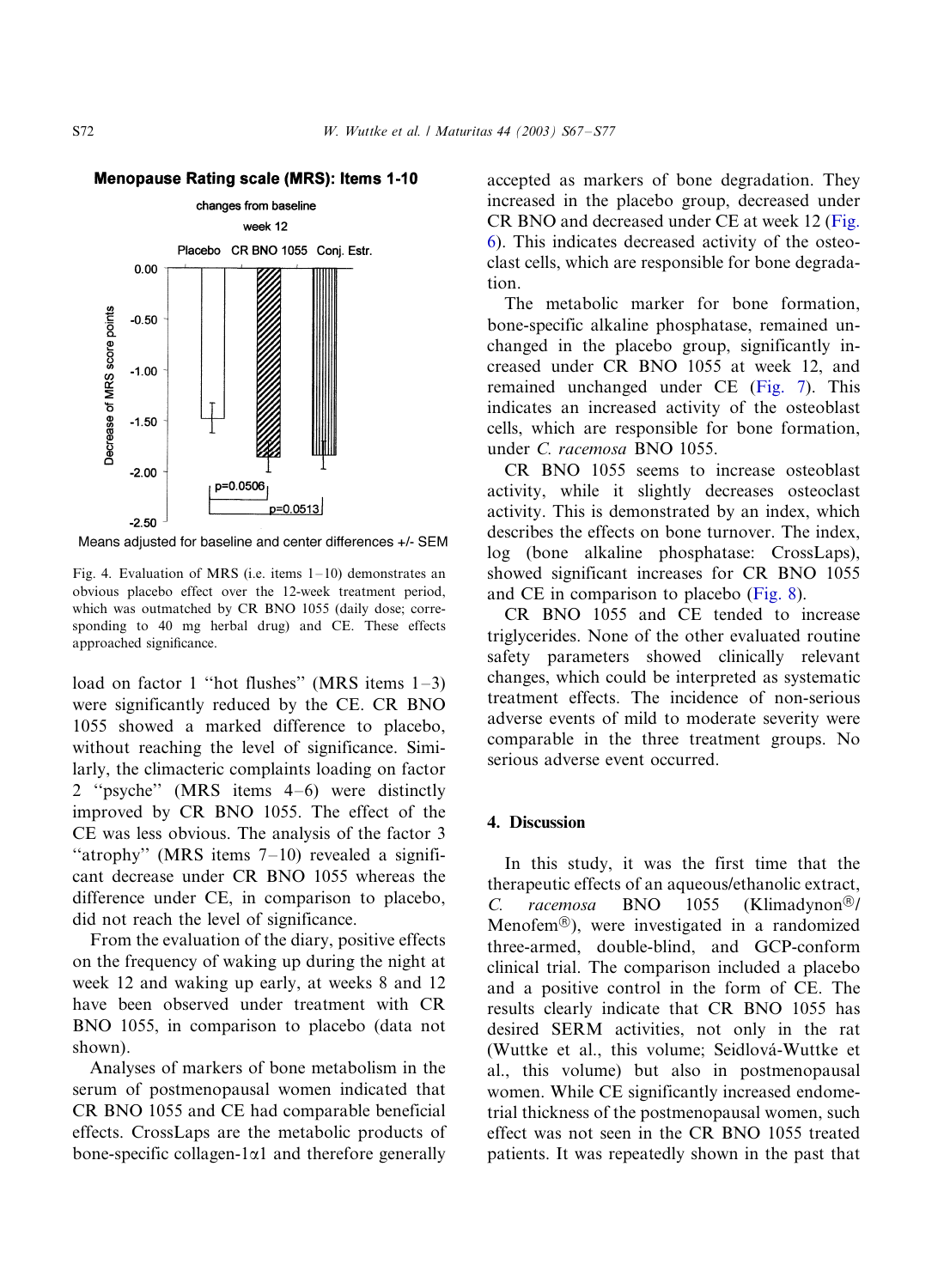# **Menopause Rating Scale: Factor Analysis**

<span id="page-6-0"></span>

Means adjusted for baseline and center differences +/- SEM

Fig. 5. According to a factor analysis, the 10 items of the MRS were loaded on three factors [\[23\].](#page-9-0) Factor 1 ''hot flushes'' was obviously improved by placebo and significantly improved under CE. Under CR BNO 1055, this effect was similar, but statistically not significant. Factor 2 ''psyche'' was improved by placebo and further improved by the CE and CR BNO 1055. These effects were statistically not significant. Factor 3 ''atrophy'' was slightly influenced by placebo. A significant improvement was obtained under CR BNO 1055, while the CE approached significance.

CR extracts do not stimulate uterine weight [\[13](#page-9-0)– [15\]](#page-9-0) and the expression of estrogen-regulated uterine genes and their protein products. 17b-Estradiol increased these parameters (Wuttke et al., this volume; Seidlová-Wuttke et al., this volume). Hence, it appears safe to conclude that the substance(s) with SERM activity present in CR BNO 1055 do not address the uterus. It is, therefore, unlikely that they may stimulate the endometrium to such an extent that an endometrial cancer may develop. Consequently, a treatment with CR BNO 1055 can be performed without additional progestin application.

In the vagina, estrogens exert desired effects by stimulating acidity of the vaginal milieu. A lower pH prevents ascending infections [\[25\]](#page-9-0). The increased number of superficial cells in the vaginal smears of patients treated with CE is a clear sign for estrogenic effects in the vagina. In comparison to placebo, vaginal superficial cells were also

increased under CR BNO 1055 and this effect approached significance. Not only lowering of the vaginal pH but also lubrication upon sexual arousal is a desired estrogenic effect. Hence, CR BNO 1055 may fulfill in part also these desired criteria by exerting a mild estrogenic effect in the vagina of postmenopausal women.

In a previous placebo-controlled study, using a higher than recommended CR doses [\[25\]](#page-9-0) as well as in the present investigation, climacteric complaints were significantly reduced by treatment with placebo preparations. In addition to this placebo effect, both, CR BNO 1055 and the CE, had in the present study favorable and significant effects on climacteric complaints. We utilized the MRS [\[22\]](#page-9-0) to estimate the effects of the treatment on climacteric complaints. Additionally, we followed the proposal to subcategorize the 10 MRS items into three factors [\[23\].](#page-9-0) The factor 1 ''hot flushes'' comprises the MRS item 1 ''hot flushes'', item 2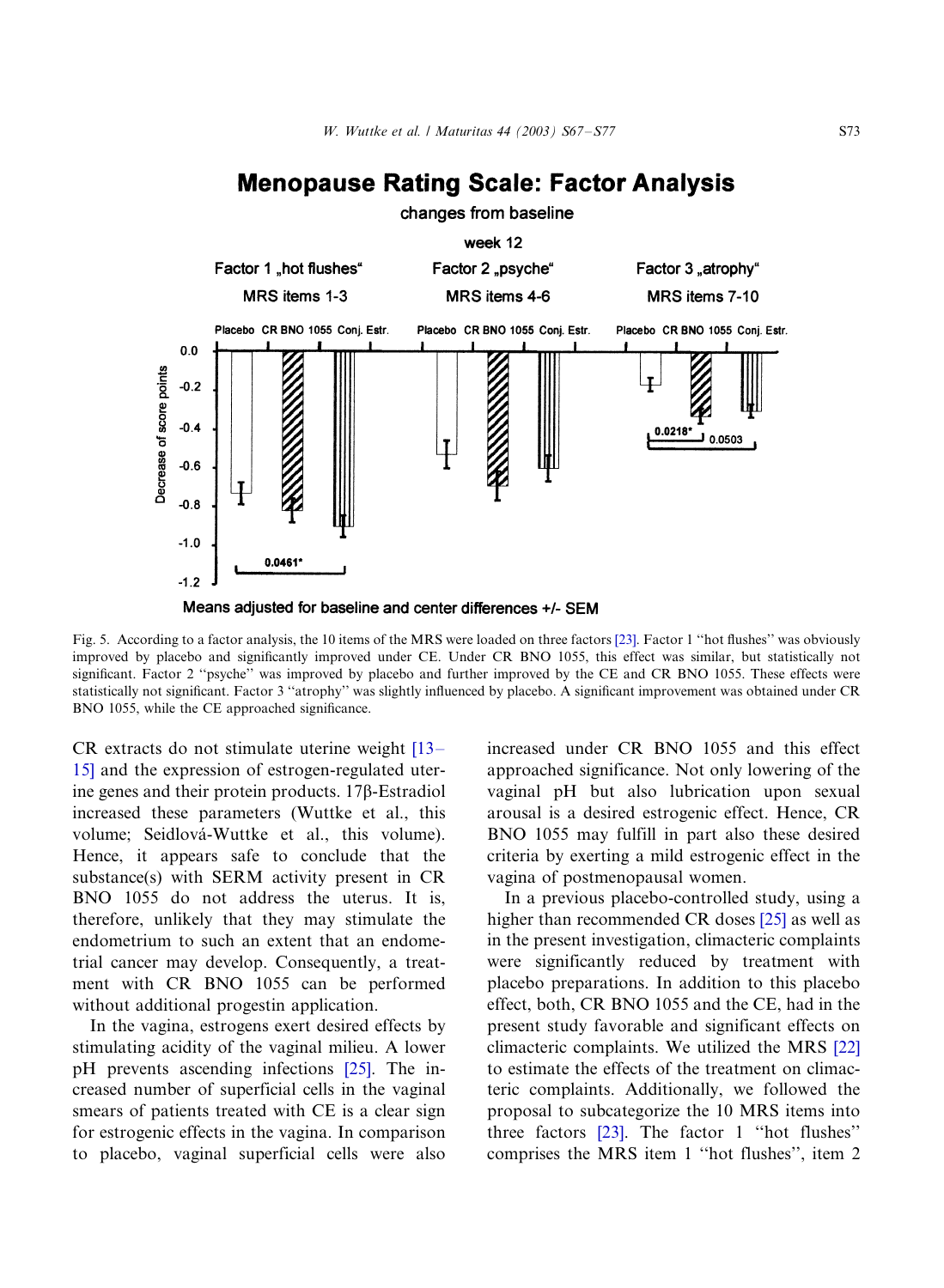<span id="page-7-0"></span>

**CrossLaps** 



#### **Bone - Specific Alkaline Phosphatase**

Means adjusted for baseline and center differences +/- SEM

Fig. 6. Serum levels of CrossLaps were significantly reduced by CE, an effect not seen under C. racemosa BNO 1055. In contrast to placebo, CrossLaps did not show an increase under CR BNO 1055.

''cardiac symptoms'', and item 3 ''sleep disorders''. This factor was obviously reduced by placebo and a significant improvement was noted under CE. CR BNO 1055 also showed an improvement, which, however, was not statistically significant. The factor 2 ''psyche'' comprises the MRS item 4 "depressive mood", item 5 "nervousness"/"irritability'' and item 6 ''impaired performance/memory''. Factor 2 was obviously improved by placebo. A stronger improvement, though statistically not significant, was observed under CR BNO 1055 and CE. The factor 3 ''atrophy'' comprises the MRS item 7 ''disorders of sexuality'', item 8 ''urinary symptoms'', item 9 ''vaginal dryness'', and item 10 ''joint and muscle symptoms''. This factor was least improved under placebo, but significantly improved under CR BNO 1055 and CE.

Fig. 7. Serum levels of bone-specific alkaline phosphatase were significantly increased after 12 weeks of treatment with C. racemosa BNO 1055, an effect not seen under CE.

This study showed that treatment with placebo reduces the intensity of climacteric complaints. Particularly, susceptive to this placebo effect is the factor 1 ''hot flushes''. Less susceptive is the factor 2 ''psyche'' and least susceptive is the factor 3 ''atrophy''. The data also demonstrate that both, CE as well as CR BNO 1055, improved the three MRS factors in addition to a placebo effect. Analysis of the total MRS Score showed that CR BNO 1055 was as effective as CE in reducing climacteric complaints, when compared with placebo.

The effects of CR BNO 1055 on neurovegetative symptoms are undoubtedly exerted in the brain. Items like hot flushes and tachycardiac episodes emerge due to an overactivation of the hypothalamic GnRH pulse generator, in consequence to a deficiency of estrogens [\[26\].](#page-10-0) In human, the overactivation was shown by a simultaneous occurrence of hot flushes and LH pulses in the serum. This effect is exerted by hypothalamic mechanisms, a structure where the GnRH pulse generator resides in [\[27\]](#page-10-0). Investigations with rats repeatedly showed a reduction of LH pulsatility under aqu-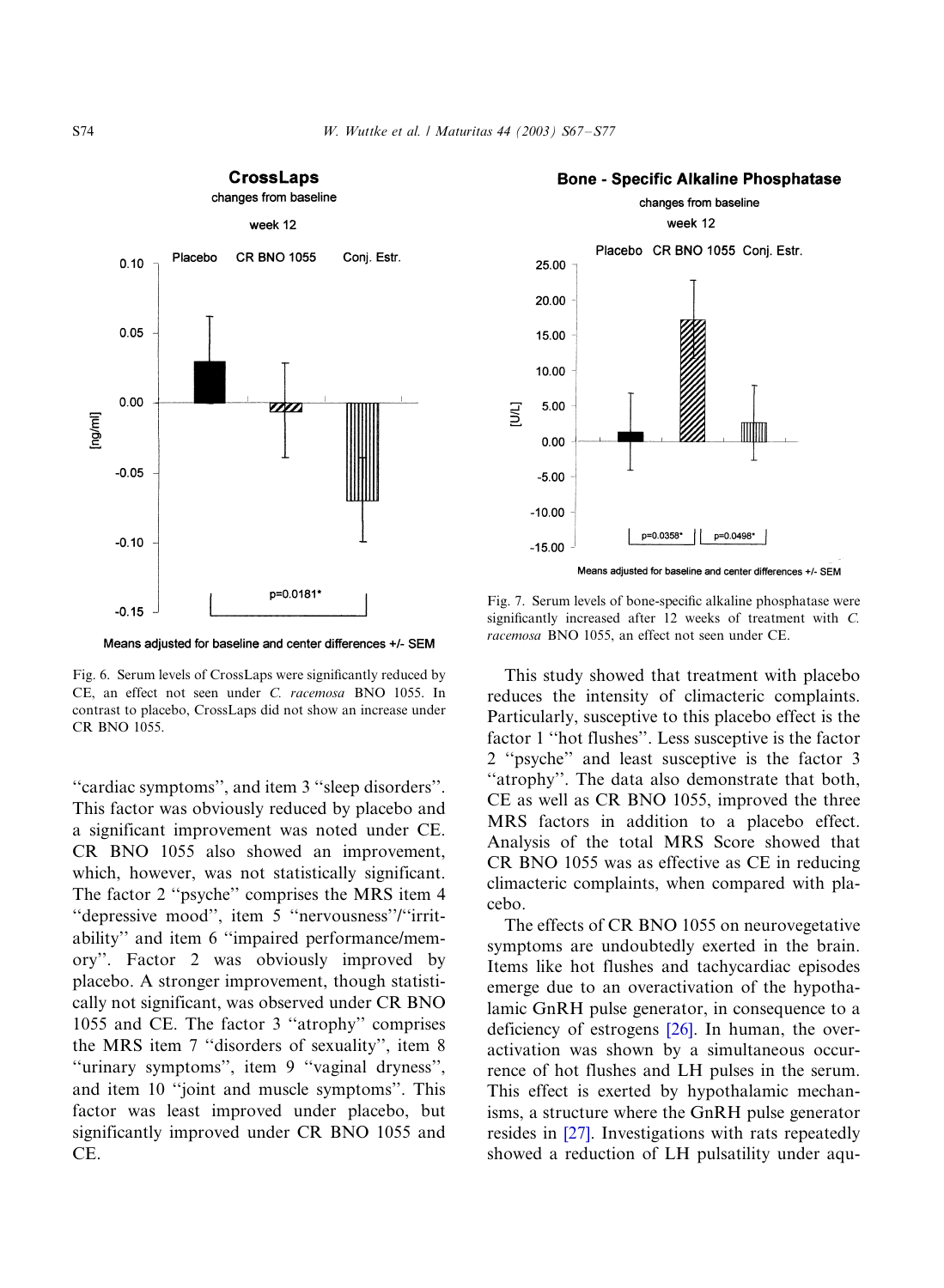#### **Bone Turnover Index**

<span id="page-8-0"></span>log (Bone-spec. Alk. Phoshatase / CrossLaps)





Means adjusted for baseline and center differences +/- SEM

Fig. 8. The bone turnover index (log bone-specific alkaline phosphatase: CrossLaps) was significantly increased after 12 weeks of treatment with C. racemosa BNO 1055 and the CE. Because the quotient obviously decreased in the placebo-treated women, a statistical significant improve of bone metabolism can be postulated under CR BNO 1055 and the CE; both compounds being identically active.

eous/ethanolic C. racemosa extract BNO 1055 (see Wuttke et al., this volume). These data add to the evidence that the C. racemosa extract BNO 1055 contains yet unidentified compounds with an estrogenic effect on the hypothalamic GnRH pulse generator.

The other climacteric complaints, particularly those subsumed under factor 2 ''psyche'', are certainly estrogenic effects in suprahypothalamic brain structures. Most likely they are exerted in the mesolimbic systems, which express  $ER\alpha$  and  $ER\beta$ genes [\[28,29\].](#page-10-0) Factor 3 ''atrophy'' is a somatic factor and comprises vaginal dryness and rheumatic-like complaints. Vaginal dryness is clearly reduced by conventional hormone replacement therapy. In this study, an estrogenic effect was also observed under CR BNO 1055. The MRS item 10 ''joint and muscle symptoms'', individually

evaluated, was significantly improved by both, CE and CR BNO 1055, indicating estrogenic activities of CR BNO 1055 (data not shown).

The data concerning bone metabolism deserve some detailed discussion. It is known that osteo-blasts and osteoclasts are estrogen-receptive [\[30](#page-10-0)– [32\].](#page-10-0) In ovary-intact or estrogen-substituted women, the activity of osteoblasts and osteoclasts is well balanced, i.e. bone resorption initiated by osteoclasts is immediately counteracted by bone formation initiated by osteoblasts. Withdrawal of estrogen, in animal experiments, results in increased activities of both, osteoblasts and osteoclasts, i.e. an increased bone turnover [\[33\]](#page-10-0). Though both parameters were stimulated, the activity of osteoclasts was outbalanced, which lead to constant reduction of bone. This catabolic effect is counteracted by estrogens. Patients treated with C. racemosa BNO 1055 showed significantly increased serum levels of bone-specific alkaline phosphatase, which is indicative for an effect of osteoblast activity. This effect was not seen under treatment with CE. Patients treated with CE had decreased levels of serum CrossLaps, the metabolic products of bone-specific collagen-1 $\alpha$ 1. Low CrossLaps levels are the indication for a decreased activity of osteoclasts. As a net effect, in bones, the results for CR BNO 1055 and CE are comparable. The ratio of the bone-specific alkaline phosphatase:CrossLaps is significantly increased under both treatments, in comparison to placebo. Although the mechanism of action may be different from that of CE, which decrease osteoclast activity, CR BNO 1055 appears to have osteoprotective effects in bones by increasing osteoblast activity.

In summary, these results clearly indicate that C. racemosa BNO 1055 (Klimadynon<sup>®</sup>/ Menofem†) has SERM activities. In postmenopausal women, CR BNO 1055 exerted the same effects as CE. Most of the climacteric complaints were significantly improved. In bones, beneficial effects on bone turnover were apparent. In contrast to CE, CR BNO 1055 exerted no effects on the endometrium but had a mild estrogenic activity in the vagina. These data highlight earlier results, obtained in rats, where similar effects for CR extract BNO 1055 were reported. Therefore, we propose that CR BNO 1055 contains substances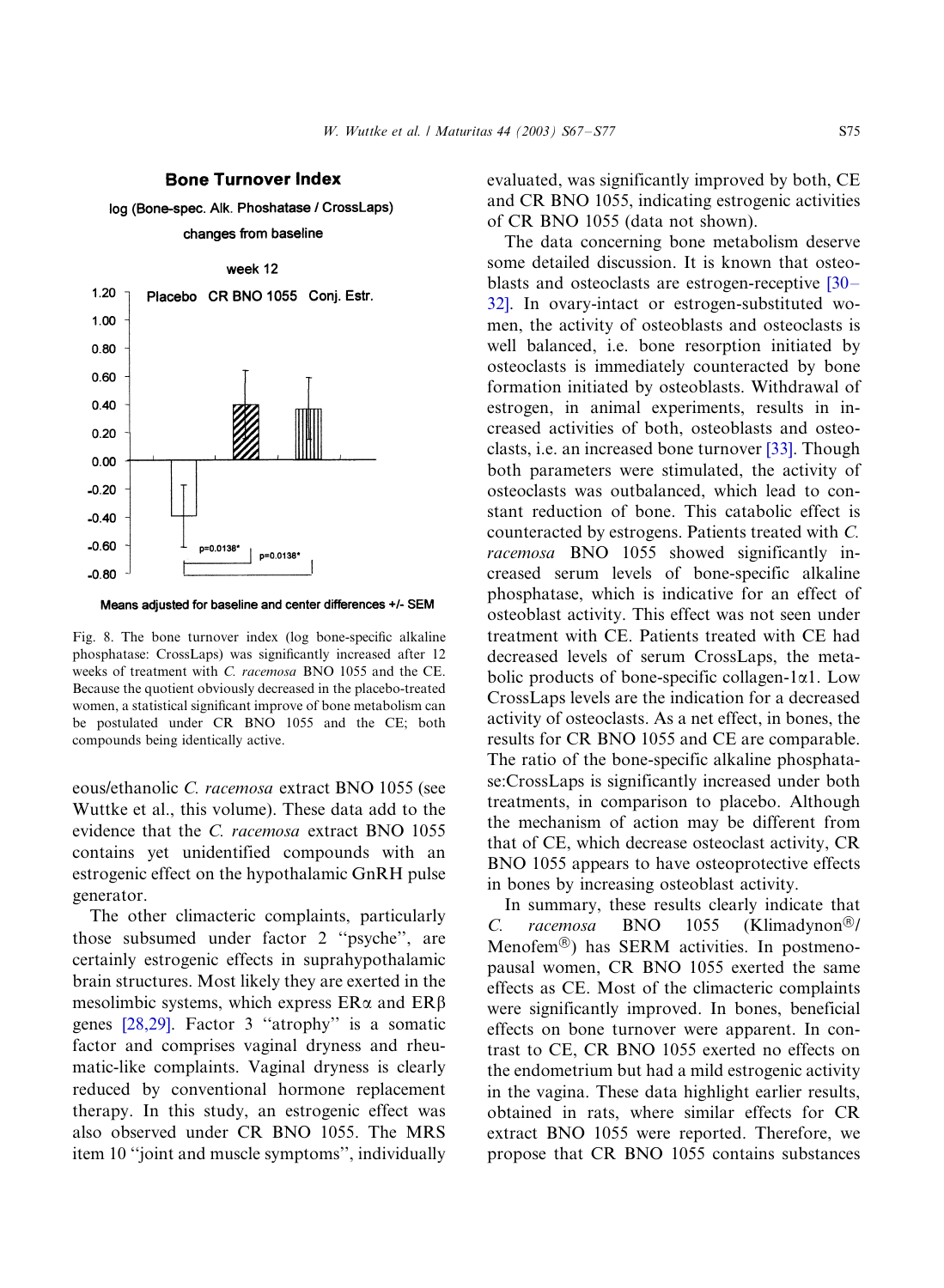<span id="page-9-0"></span>with SERM activities, i.e. with desired effects in the hypothalamus, in the mesolimbic brain regions, in bones and on vaginal epithelium, but without estrogenic effects in the uterus.

# Acknowledgements

This work was in part funded by the EU program ''(E)UROESTROGEN(E)S'' as part of the network EUROSTRERONE (Grant No. QLK6-CT-2000-00565) and by the German Research Society (Grant No. Wu 60/12-1).

#### **References**

- [1] Liehr JG. Genotoxicity of the steroidal oestrogens oestron and oestradiol: possible mechanism of uterine and mammary cancer development. Hum Reprod Update 2001;7:273-/81.
- [2] Colditz GA, Hankinson SE, Hunter DJ, et al. The use of estrogens and progestins and the risk of breast cancer in postmenopausal women. N Engl J Med 1995;332:1589-93.
- [3] Rossouw JE, Anderson GL, Prentice RL, et al. Risks and benefits of estrogen plus progestin in healthy postmenopausal women principal results from the women's health initiative randomized controlled trial. J Am Med Assoc 2002;288:321-/33.
- [4] Southcott BM. Carcinoma of the endometrium. Drugs 2001;61:1395-/405.
- [5] Feeley KM, Wells M. Hormone replacement therapy and the endometrium. J Clin Pathol 2001;54:435-40.
- [6] Grodstein F, Manson JE, Colditz GA, Willett WC, Speizer FE, Stampfer MJ. A prospective, observational study of postmenopausal hormone therapy and primary prevention of cardiovascular disease. Ann Intern Med 2000;133:933-/ 41.
- [7] Mikkola TS, Clarkson TB. Estrogen replacement therapy, atherosclerosis, and vascular function. Cardiovasc Res 2002;53:605-/19.
- [8] Hulley S, Grady D, Bush T, Furberg C, Herrington D, Riggs B, Vittinghoff E. Randomized trial of estrogen plus progestin for secondary prevention of coronary heart disease in postmenopausal women. Heart and Estrogen/ Progestin Replacement Study (HERS) Research Group, J. Am. Med. Assoc. 1998;280:605–13.
- [9] Herrington DM, Potvin Klein K. Cardiovascular trials of estrogen replacement therapy. Ann NY Acad Sci 2001;949:153-/62.
- [10] Arivo AA, Villablanca AC. Estrogens and lipids: can HRT designer estrogens, and phytoestrogens reduce cardiovascular risk markers after menopause? Postgrad Med 2002;111:23-/30.
- [11] Clarkson TB. Soy, soy phytoestrogens and cardiovascular disease. J Nutr 2002;132:566S-9S.
- [12] Bjarnason NH, Hassager C, Christiansen C. Postmenopausal bone remodelling and hormone replacement. Climacteric 1998;1:72-9.
- [13] Santen RJ, Pinkerton JV, Conaway M, Ropka M, Wisniewski L, Demers L, Klein KO. Treatment of urogenital atrophy with low-dose estradiol: preliminary results. Menopause 2002;9:179-87.
- [14] Einer-Jensen N, Zhao J, Andersen KP, Kristoffersen K. Cimicifuga and Melbrosia lack oestrogenic effects in mice and rats. Maturitas 1996;25:149-53.
- [15] Seidlová-Wuttke D, Jarry H, Viereck V, Heiden I, Christoffel V, Spengler B, Wuttke W. Cimicifuga racemosa: a selective estrogen receptor modulator? In: Samsioe G, Skouby S, editors. Midlife Health-Current Concepts and Challenges for the Future. Amsterdam: Elsevier, 2001.
- [16] Liske E, Hänggi W, Henneicke-vonZepelin HH, Boblitz N, Wüstenberg P, Rahlfs VW. Physiological investigation of a unique extract of black cohosh (Cimicifugae racemosae rhizoma): a 6-month clinical study demonstrates no systemic estrogenic effect. J Womens Health Gend Based Med 2002;11:163-74.
- [17] Gajdos C, Jordan VC. Selective estrogen receptor modulators as a new therapeutic drug group: concept to reality in a decade. Clin Breast Cancer 2002;2:272-81.
- [18] Anderson PW, Cox DA, Sashegyi A, Paul S, Silfen SL, Walsh BW. Effects of raloxifene and hormone replacement therapy on markers of serum atherogenicity in healthy postmenopausal women. Maturitas 2001;25:71-7.
- [19] Note for guidance on good clinical practice, CPMP/ICH/ 135/95. International Conference on Harmonisation of Technical Requirements for Registration of Pharmaceuticals for Human Use (ICH), London: Committee for Proprietary Medicinal Product (CPMP), 1997.
- [20] World Medical Association Declaration of Helsinki. Ethical principles for Medical Research Involving Human Subjects, last amended by the 48th World Medical Assembly, Somerset West, Republic of South Africa, 1996.
- [21] Dallal GE. Design-Power Analysis and Expected Mean Squares. A Supplementary Module for SYSTAT and SYGRAPH. Evanston, IL: Systat, Inc, 1988.
- [22] Hauser GA, Huber IC, Keller PJ, Lauritzen C, Schneider HPG. Evaluation der klimakterischen beschwerden (menopause rating scale (MRS)) zentralblatt für gynäkologie 1994;116:16-/23.
- [23] Schneider HPG, Rosemeier HP, Schnitker J, Gerbsch S, Turck R. Application and factor analysis of the menopause rating scale (MRS) in a post-marketing surveillance study of Climen. Maturitas 2000;37:113-24.
- [24] Kuhl H, Taubert H-D. Das Klimakterium, Pathophysiologie-Klinik-Therapie. Stuttgart, NY: Georg Thieme, 1987:178-81.
- [25] Stoll W. Phytotherapeutikum beeinflusst atrophisches vaginalepithel: doppelblindversuch Cimicifuga vs Östrogenpräparat (phytopharmacon influences atrophic vaginal